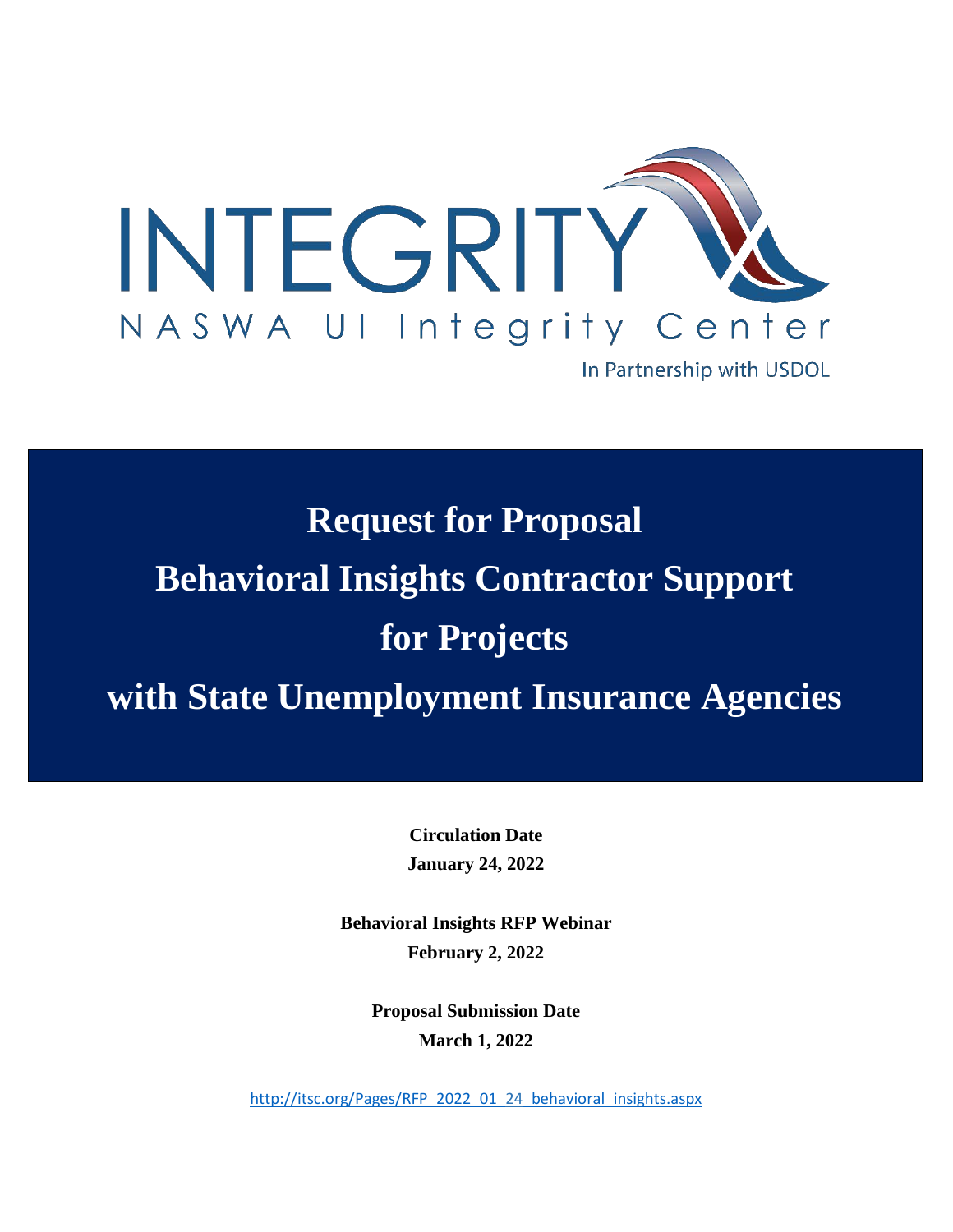### Introduction and Purpose

The Unemployment Insurance (UI) Integrity Center (Center) was established to develop "innovative UI program integrity strategies to reduce improper payments, prevent and detect fraud, and recover any improper payments made".<sup>[1](#page-1-0)</sup> The efforts of the Center are managed by the National Association of State Workforce Agencies (NASWA), under a cooperative agreement with the U.S. Department of Labor (USDOL).

One of the Center's key tasks is the Behavioral Insights project. The purpose of this project is:

- (1) To introduce UI agencies to behavioral insights as a framework for addressing program problems driven by behaviors, and
- (2) To support states in using behavioral insights principles, methods, and strategies to improve UI program integrity.

The Center's Behavioral Insights project is approaching a post-pandemic phase in which we anticipate more opportunities for direct engagement with states on behavioral projects. The Center is interested in identifying potential partners to work with and augment the Center project team in supporting states with these projects. Prospective partners should have deep expertise in applying behavioral science to improve outcomes in government programs.

## Background

In the fall of 2018, USDOL asked the Center to take on a special project called "State Intensive Services" (SIS), which had the goal of reducing the national UI improper payment rate by providing concentrated support and guidance to ten states with high rates. [2](#page-1-1) The Center's Behavioral Insights project initially rolled out as a sub-project under SIS. Through the SIS effort, the Center team, which included subject matter experts and subcontracted behavioral insights consultants, conducted comprehensive on-site assessments to examine the states' operational, administrative, technological, policy, and messaging practices. The Center team also developed recommendations to address the factors contributing to the root causes of UI improper payments in each state. The state would choose which recommendations they deemed feasible to implement, with robust implementation and evaluation support from the Center team. Included among each state's recommendations were customized behavioral strategies.<sup>[3](#page-1-2)</sup> Most of the work towards the SIS states' behavioral strategies was in progress in March 2020, when the COVID-19 Pandemic

<span id="page-1-0"></span><sup>&</sup>lt;sup>1</sup> [http://wdr.doleta.gov/directives/attach/UIPL/UIPL\\_28\\_12\\_Acc.pdf](http://wdr.doleta.gov/directives/attach/UIPL/UIPL_28_12_Acc.pdf)

<span id="page-1-1"></span><sup>&</sup>lt;sup>2</sup> The statutory definition of an improper payment is "any payment that should not have been made or that was made in an incorrect amount under statutory, contractual, administrative, or other legally applicable requirements." [https://oui.doleta.gov/unemploy/improp\\_pay.asp](https://oui.doleta.gov/unemploy/improp_pay.asp)

<span id="page-1-2"></span><sup>&</sup>lt;sup>3</sup> Although evaluated behavioral trials were recommended for all states, nearly all states chose to implement between one and three interventions as evaluated behavioral trials and a few as "consultations," which were non-evaluated behavioral strategies based upon the behavioral science literature and best practices. One state (among the ten the Center worked with) implemented seven behavioral consultations, but no evaluated trials. One other state had not decided which recommendations to implement at the time the SIS project suspended work due to the pandemic.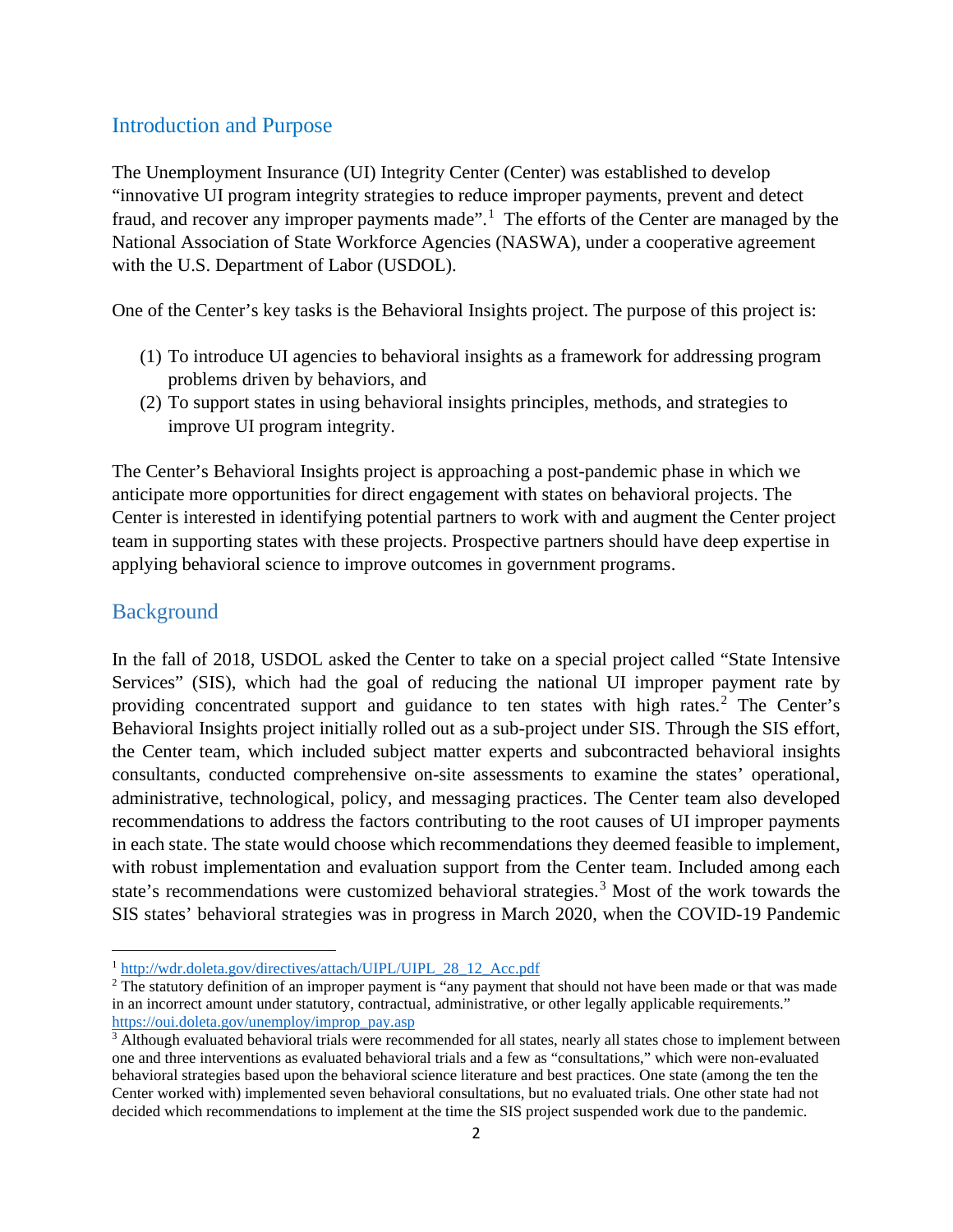interrupted business-as-usual throughout the United States. All direct work with states on SIS was suspended at that time, due to the Pandemic's impacts on UI programs.

The effort of the Center's Behavioral Insights project then shifted to developing the [Behavioral](https://library.naswa.org/bitoolkit)  [Insights Toolkit,](https://library.naswa.org/bitoolkit) a collection of resources within NASWA's [Knowledge Exchange Library.](https://library.naswa.org/) With the contracted assistance of behavioral consultant partners, the Center developed the Toolkit to help UI agencies apply the learnings of behavioral insights to their own states. The Toolkit, which launched in late October 2021, contains bespoke and curated articles, templates, and how-to information on foundational behavioral insights concepts and how to use them in a UI program.

To further advance states' understanding of behavioral insights, the Center is currently at work developing a Behavioral Insights Curriculum. This self-paced training will introduce learners to fundamental Behavioral Insights concepts and will also help to orient and support UI staff in using the Behavioral Insights Toolkit. The first module of the curriculum is expected to be released in early 2022, with four additional modules released on a rolling basis over the course of the year.

The Center recently announced that it is available to work with UI agencies that are interested in using Behavioral Insights. These services would be delivered by Center staff, possibly with the assistance of behavioral consultants contracted following this RFP. The Center proposed four supportive service options for UI agencies:

- 1) **Behavioral Insights Messaging Assessment** will provide up to 40 hours of review of agencies' UI communication materials. At the conclusion, the Center will provide a written report for the state, with recommendations for how the state could improve its communications using Behavioral Insights best practices.
- 2) **Behavioral Insights Messaging Support** will provide revisions to a defined scope of the agency's communication materials using Behavioral Insights best practices. This will include actual redesigns of communications, website documents, or other materials.
- 3) **Behavioral Insights Targeted Analysis** will examine UI agencies' program challenges from the behavioral perspective and would include a written report with recommendations for strategies that target claimant, employer, and/or staff behaviors contributing to program problems.
- 4) **Behavioral Insights Implementation Support** will supplement the Behavioral Insights Targeted Analysis with the development of material versions of behavioral strategies that the state could use with the target audience, along with implementation and evaluation support. This could include testing the effectiveness of the strategy, monitoring its roll-out, and developing a final evaluation report on the intervention outcomes. The final evaluation report also will provide guidance on considerations for scaling the implementation more broadly in the UI program.

In addition to the Center's four Behavioral Service options mentioned above, there are additional opportunities to provide behavioral support to states. The Center may opt to partner with behavioral consultants on these projects.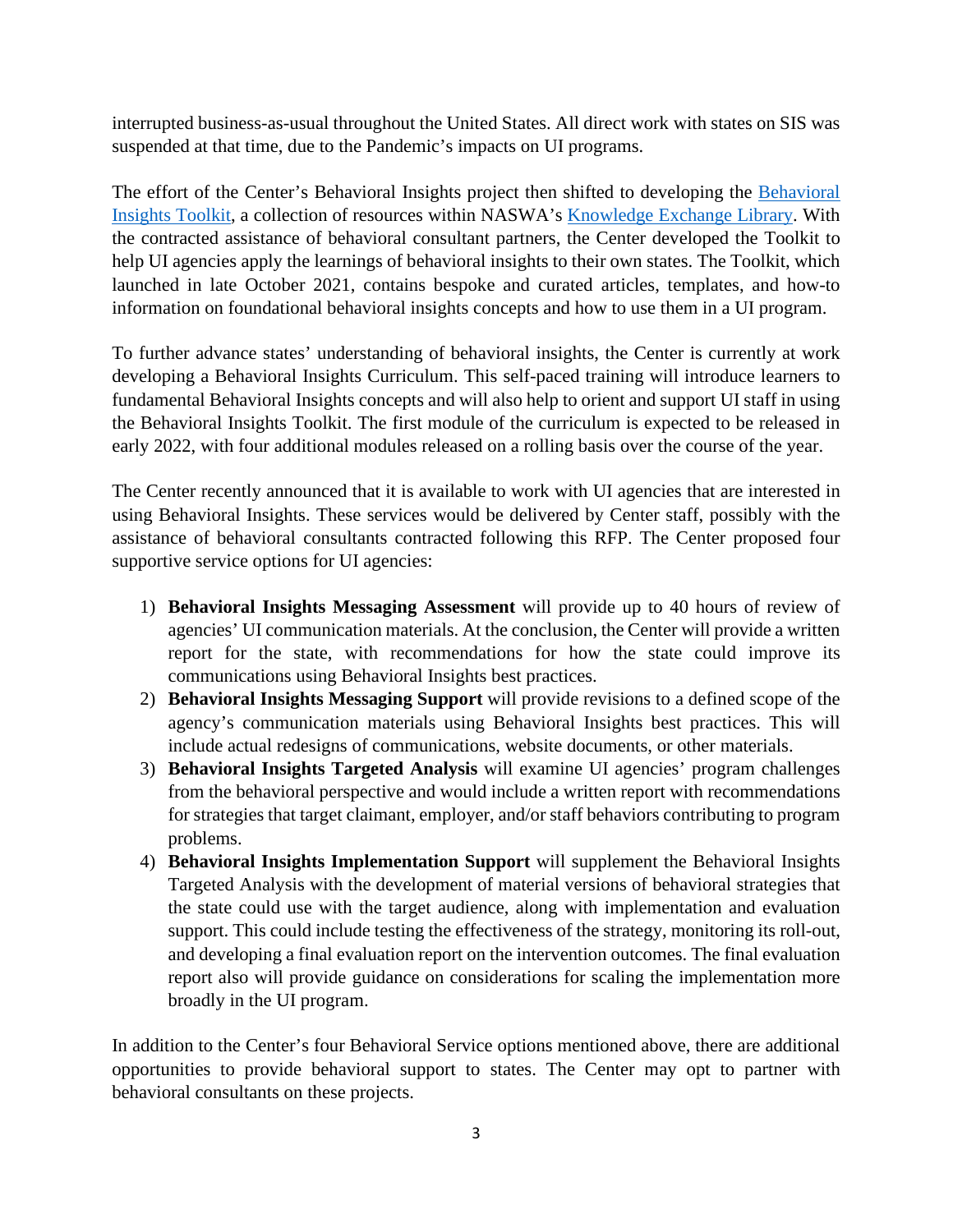### *Equity Grants*

[Unemployment Insurance Program Letter \(UIPL\) 23-21,](https://wdr.doleta.gov/directives/corr_doc.cfm?DOCN=7400) entitled "Grant Opportunity for Promoting Equitable Access to Unemployment Compensation (UC) Programs", provides state UI agencies with a non-competitive opportunity to receive federal funding to implement strategies that seek to promote equitable access to UI. As the UIPL explains, permissible uses of the grant funds may include (but are not limited to):

- Improving claimant communications;
- Improving claimant outreach;
- Measuring delivery of benefits and claimant experience;
- Improving customer service;
- Reducing backlogs;
- Facilitating entitlement to benefits;
- Business Process Analysis (BPA) for equity;
- BPA for first payment and/or first level appeal promptness;
- Expanding and improving collection of demographic data; and/or
- Hiring merit staff and/or securing contract support.

In the process of developing their grant applications (which were due to USDOL by December 31, 2021), some states reached out to the Center for information and assistance with how they might use behavioral insights in their proposed equity projects. As grants are awarded, individual states may seek to procure the Center's help with implementation of their funded solutions. The Center, in turn, may sub-contract with behavioral consultants for assistance with these projects.

### *Tiger Team projects*

USDOL also has made another federal funding opportunity<sup>[4](#page-3-0)</sup> available to states to participate in consultative assessments of UI systems and processes conducted by DOL-funded and -assembled Tiger Teams. The assessments seek to achieve the following goals:

- 1) Preventing, detecting, and recovering funds from fraud;
- 2) Promoting equitable access; and
- 3) Ensuring the timely payment of benefits, as well as activities to reduce workload backlogs, for all UC programs.

<span id="page-3-0"></span><sup>4</sup> See UIPL 2-22, "Grant Opportunity to Support States Following a Consultative Assessment for Fraud Detection and Prevention, Promoting Equitable Access, and Ensuring the Timely Payment of Benefits, including Backlog Reduction, for all Unemployment Compensation (UC) Programs" at [https://wdr.doleta.gov/directives/corr\\_doc.cfm?docn=6683.](https://wdr.doleta.gov/directives/corr_doc.cfm?docn=6683)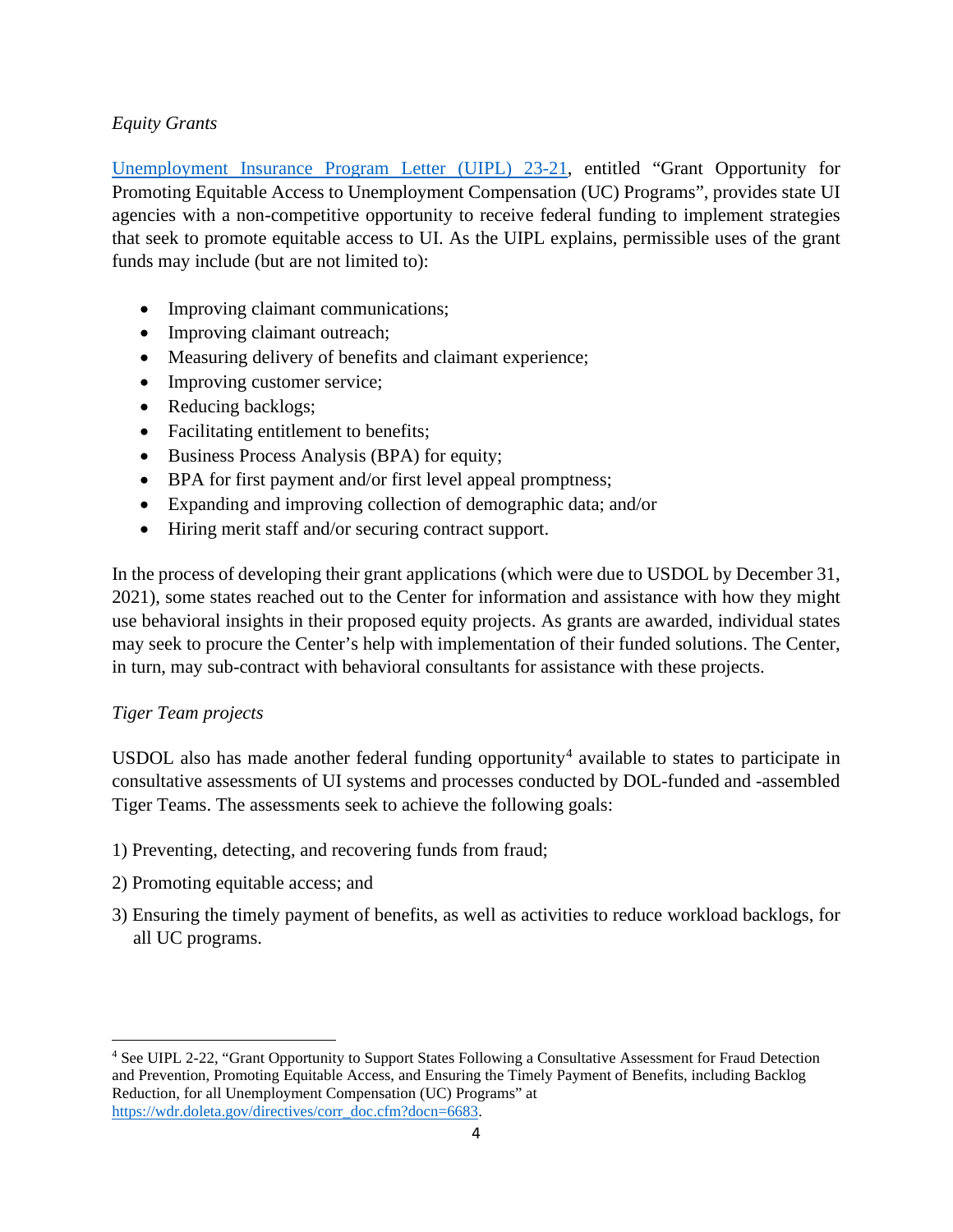At the conclusion of UI system and process assessments, Tiger Teams provide the participating state with recommendations for improvements, some of which may pertain to Behavioral Insights.<sup>[5](#page-4-0)</sup> USDOL then works with the state to determine which recommendations they will implement, and the state will use the funding provided by the UIPL 2-22 grant to implement the selected recommendations. Individual states may seek to procure the Center's help with implementation, and the Center, in turn, may opt to sub-contract with behavioral consultants for assistance with these projects.

# Scope of Work: Behavioral Support Services

The contractor(s) selected in response to this RFP will support the development and execution of behavioral projects in states, as a collaborative partner with the Center. The contractor(s) will participate in meetings with the Center and state project teams, which may be conducted virtually or in-person. It is expected that the contractor(s) will review state documentation and data, and may be required to develop questionnaires and/or lead or participate in discussions to gather additional information relevant to behavioral analysis. The contractor(s) will provide subject matter expertise in the analysis of behavioral problems in UI integrity and in the design of behavioral interventions in state UI agencies. Following review and approval by the state and the Center, the contractor(s) may provide implementation and evaluation assistance, if required.

The exact course of work with individual states may vary, but may include:

- Researching and reviewing relevant behavioral science literature;
- Behavioral analysis and diagnosis;
- Developing proposed behavioral intervention(s) to address target issue(s);
- Developing intervention proposals or reports;
- Carrying out implementation of behavioral interventions or assisting the Center and/or state UI agency with implementation;
- Overseeing the evaluation and/or monitoring the impacts of the intervention(s) on targeted behavior changes, and recommending and executing or assisting with adjustments to the interventions, if/when needed;
- Producing a Final Evaluation Report for the behavioral intervention(s), including a written narrative of the outcomes and analysis of trial results; and/or
- Developing an article or other appropriate resource to be added to the Behavioral Insights [Toolkit](https://library.naswa.org/bitoolkit) that provides an overview of the state context, intervention design, outcomes, lessons learned, and step-by-step guidance to assist with scaling the interventions to other states.

For some projects, Center staff also may participate in a secondary role to the contractor in the behavioral research, analysis, diagnosis, intervention and/or trial development, evaluation, and/or monitoring. The purpose of this type of collaboration would be to provide Center staff with

<span id="page-4-0"></span><sup>5</sup> USDOL Tiger Teams include subcontractors with expertise in behavioral insights, who review states' UI systems and processes from a behavioral lens and make behaviorally-informed recommendations for improvements.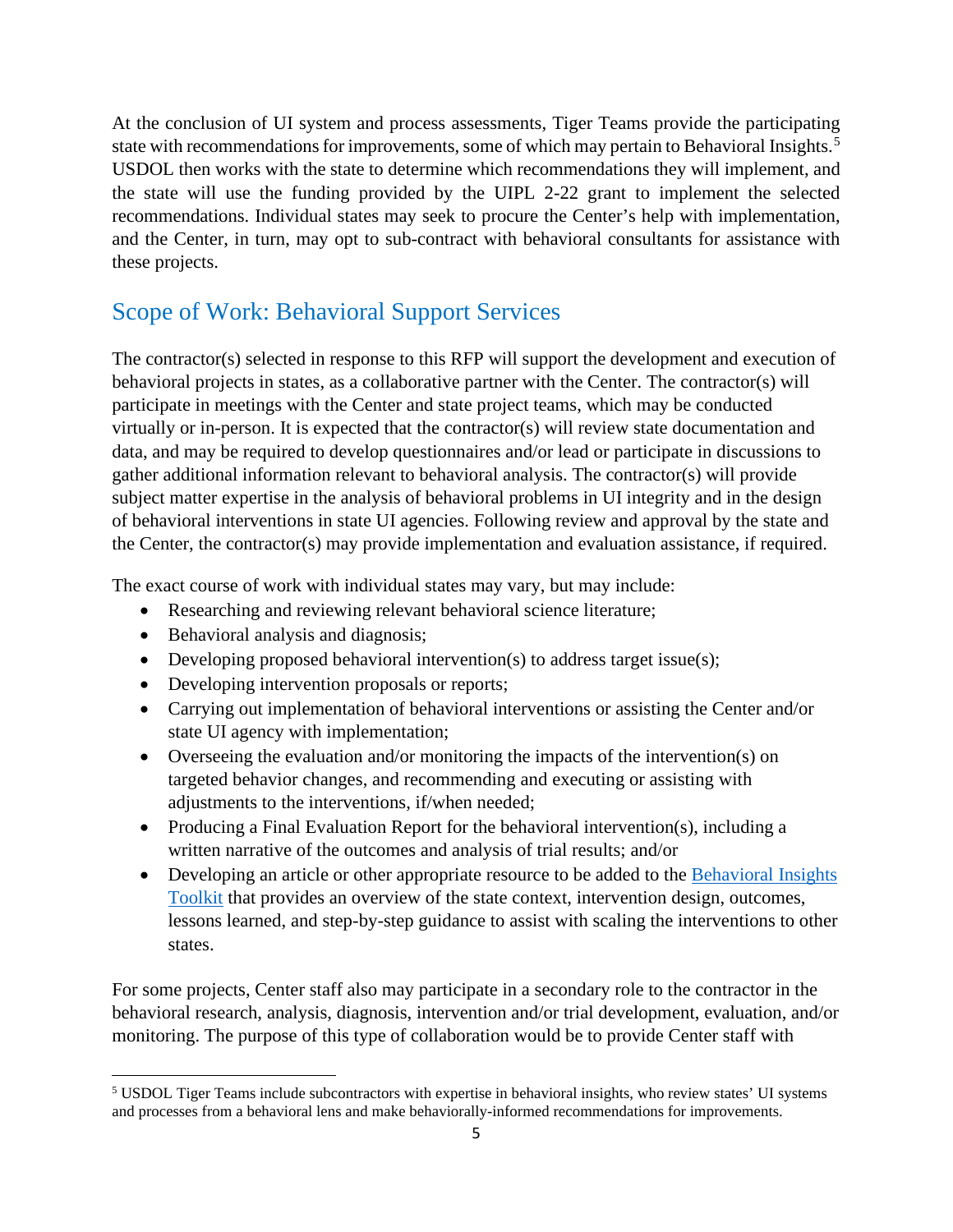development opportunities that permit direct, hands-on experience with behavioral methods and trials, under the guidance of seasoned behavioral subject matter experts.

# Contract Structure

## Behavioral Support Services– Indefinite Delivery Indefinite Quantity (IDIQ) - (Multiple Awards)

The Center anticipates making multiple Indefinite Delivery Indefinite Quantity (IDIQ) awards to the offerors that represent the best value to the Center. The Center will then request Task Order Responses from the offerors awarded these IDIQ contracts to support specific efforts, as they become available. The Center will award a Task Order (TO) based upon the project approach outlined in the Task Order Response that represents a best fit for the Center and the project. Each TO awarded shall include a Statement of Work, estimated labor hours and pricing, total TO funding authorized, and a timeline for completion/deliverables, as appropriate; as well as any additional information needed. Each TO may be awarded using Firm Fixed-Price (FFP) or Time and Materials (T&M) pricing. A sample Task Order Response is included as Attachment (1).

The Center anticipates multiple awards in the base year, dependent on demand and available funding, as well as possible awards in each option year. If you intend to respond and are interested in receiving additional information on NASWA's standard contractual Terms and Conditions, please submit a request to [shallphillips@naswa.org.](mailto:shallphillips@naswa.org)

| <b>Project Activity</b>                 | <b>Timeline</b>        |  |  |  |
|-----------------------------------------|------------------------|--|--|--|
|                                         |                        |  |  |  |
| Behavioral Insights RFP Webinar*        | February 2, 2022       |  |  |  |
|                                         |                        |  |  |  |
| <b>Final Clarification Questions</b>    | February 10, 2022      |  |  |  |
|                                         |                        |  |  |  |
| <b>Questions and Responses Posted</b>   | February 15, 2022      |  |  |  |
|                                         |                        |  |  |  |
| Proposals Due                           | March 1, 2022          |  |  |  |
|                                         |                        |  |  |  |
| Offeror Presentations**                 | Week of March 14, 2022 |  |  |  |
|                                         |                        |  |  |  |
| Best and Final Offer Pricing (optional) | March 23, 2022         |  |  |  |
|                                         |                        |  |  |  |
| Award (anticipated)                     | March 31, 2022         |  |  |  |

# Timeline

\* The Webinar is designed to afford the opportunity for offerors to formulate additional questions and provide their input/comments. Webinar registration, a PDF copy of this RFP, and RFP questions and answers will be posted at

[http://itsc.org/Pages/RFP\\_2022\\_01\\_24\\_behavioral\\_insights.aspx.](http://itsc.org/Pages/RFP_2022_01_24_behavioral_insights.aspx)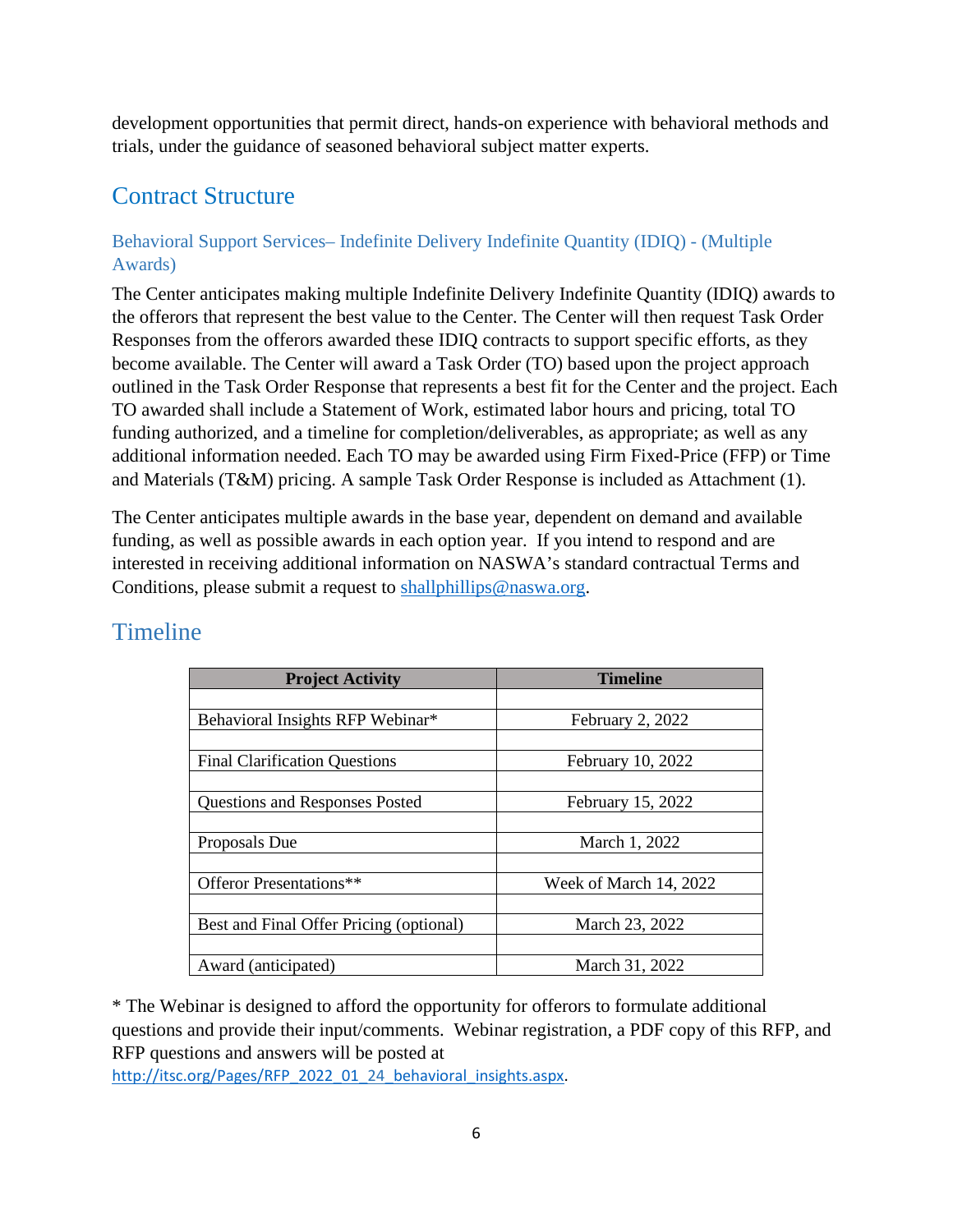\*\* Offeror presentations will be conducted remotely via Zoom with selected bidders determined to be within the competitive range for awards and may not include all bidders.

The Center reserves the right to invite offerors to participate in detailed discussions, clarifications to responses, and presentations/demonstrations after the proposal due date.

# Proposal Submission Elements

Respondents are requested to address each of the items noted below.

### **1) Company Overview**

Provide a brief description of your company, services, business size (revenue, employees, customers), and points of contact, including name, address, phone numbers, and email addresses.

*Limit response to 1 page.*

### **2) Project Summary Citations**

Include up to three (3) project summary citations that outline your organization's experience in behavioral insights subject matter expertise, analysis, design, and/or trial support for public sector projects. For each project summary citation, please include the following: project summary, project size/scope, project budget, agency/organization, agency/organization point of contact, and email address. Cited organizations may be contacted as references for the purposes of this RFP.

*Limit response to 3 pages for each citation, up to 3 citations.*

### **3) Project Management Approach**

Please provide information on your project management approach by addressing the points listed below:

- a) Please describe your organization's approach to the development and execution of behavioral insights projects.
- b) Outline your planned process for ongoing communications with the Center project manager and project team.
- c) How would your organization manage the approach to interacting with state UI agencies or stakeholders?
- d) How would personnel from your organization be selected to provide behavioral support services?
- e) How would your organization ensure the availability of key staff?

*Limit response to no more than 5 pages.*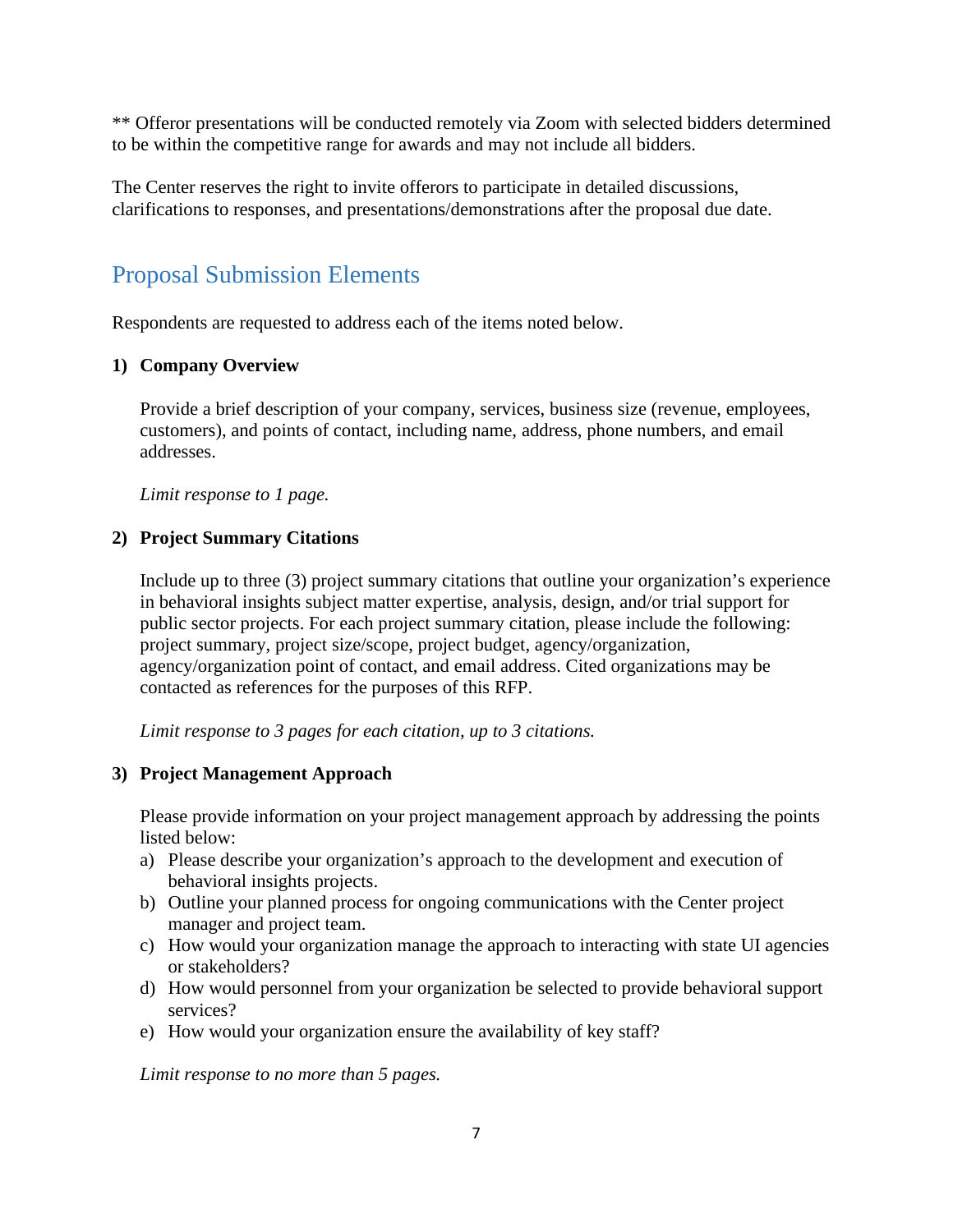### **4) Sample Task**

Please complete Attachment (1) and Attachment (2).

Attachment (2) provides a Sample Task Order Request of the type that the Center might issue to the selected contractors for a response. Please note that the Task Order is hypothetical; RFP respondents are asked to review and respond thoughtfully, with what would be the organization's actual response, if it were a true Task Order.

Please use the Attachment (1), Sample Task Order Response, to prepare your response to the Sample Task Order Request.

### **5) Key Personnel Resumes**

Please provide up to five resumes (three pages maximum per resume) for key personnel to be assigned to the project. Resumes should include: name of staff likely to be assigned to projects if organization is awarded this RFP, labor category, and relevant work experience.

#### **6) Pricing**

Complete Attachment (3) Pricing Detail.

### **7) Additional information**

Any additional information the contractor deems appropriate.

#### **8) Minority and Women-Owned Business (MWBEs)**

If your organization is an MWBE, or is partnering with an MWBE, please include documentation certification your/their status as such to receive up to five (5) bonus points.

# Evaluation Criteria

The NASWA project team will evaluate all proposals using the following evaluation criteria and award base contracts to the contractor(s) that represents the best value for NASWA.

| <b>Criteria</b>                                   | Weight               |
|---------------------------------------------------|----------------------|
| Corporate Experience                              | 25%                  |
| Project Management Approach                       | 20%                  |
| Sample Task Order Response                        | 20%                  |
| Key Personnel                                     | 20%                  |
| Pricing                                           | 15%                  |
| <b>Bonus: Minority and Women-owned Businesses</b> | Up to 5 bonus points |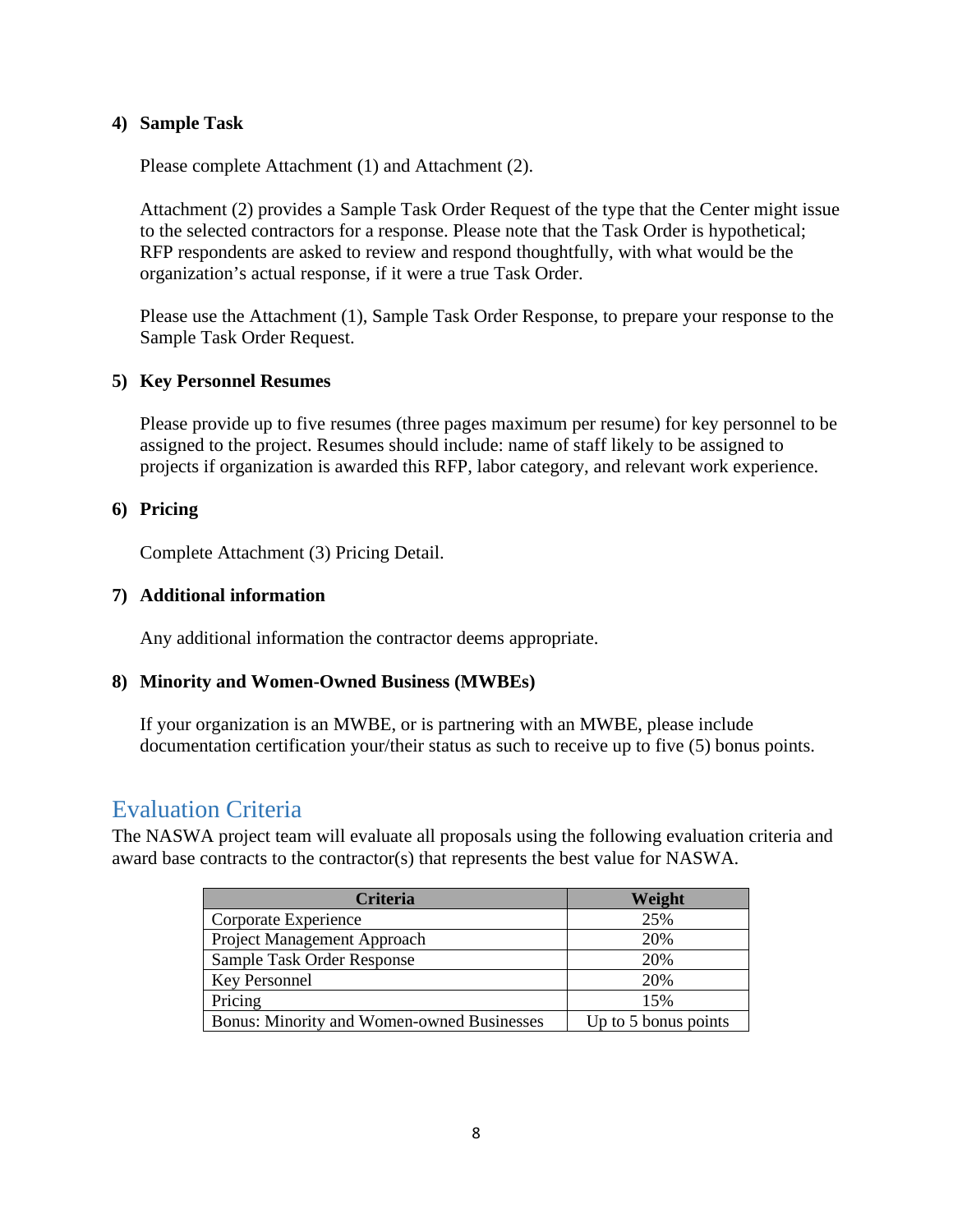# Proposal Description and Process

Participation in this RFP process is voluntary. All costs incurred in responding to, or in participating in this RFP, will be the responsibility of the vendors, or other third-party organizations participating in the RFP, and not that of the Center.

# **Confidentiality**

Any document submitted in response to this RFP that contains confidential information must include a "Confidential" watermark on the appropriate pages. The confidential information must be clearly identifiable to the reader as confidential. All other information will not be treated as confidential. Note: All confidential information is for the Center's use in evaluating proposals in response to this RFP.

# Instruction and Response Guidelines

Responses to this RFP shall adhere to the page limits specified in the Proposal Structure above and must be in narrative form and provide details on contractor capabilities. Responses must be viewable with Microsoft Word or Adobe Acrobat and printable on 8.5" x 11" paper, must use 12-point font, the margins of each page should be at least ½ inch, and each page should contain a page number in the footer.

Submit responses electronically to [shallphillips@naswa.org.](mailto:shallphillips@naswa.org) Reponses must be received by 11:59 p.m. Eastern Time on March 1, 2022. Reponses will be sent to the email address of the sender, along with any additional email addresses included in the submittal.

Telephone calls regarding this RFP will not be accepted. Questions may be submitted by email up to 11:59 p.m. Eastern Time, February 10, 2022. The Center will post questions and answers to the RFP website.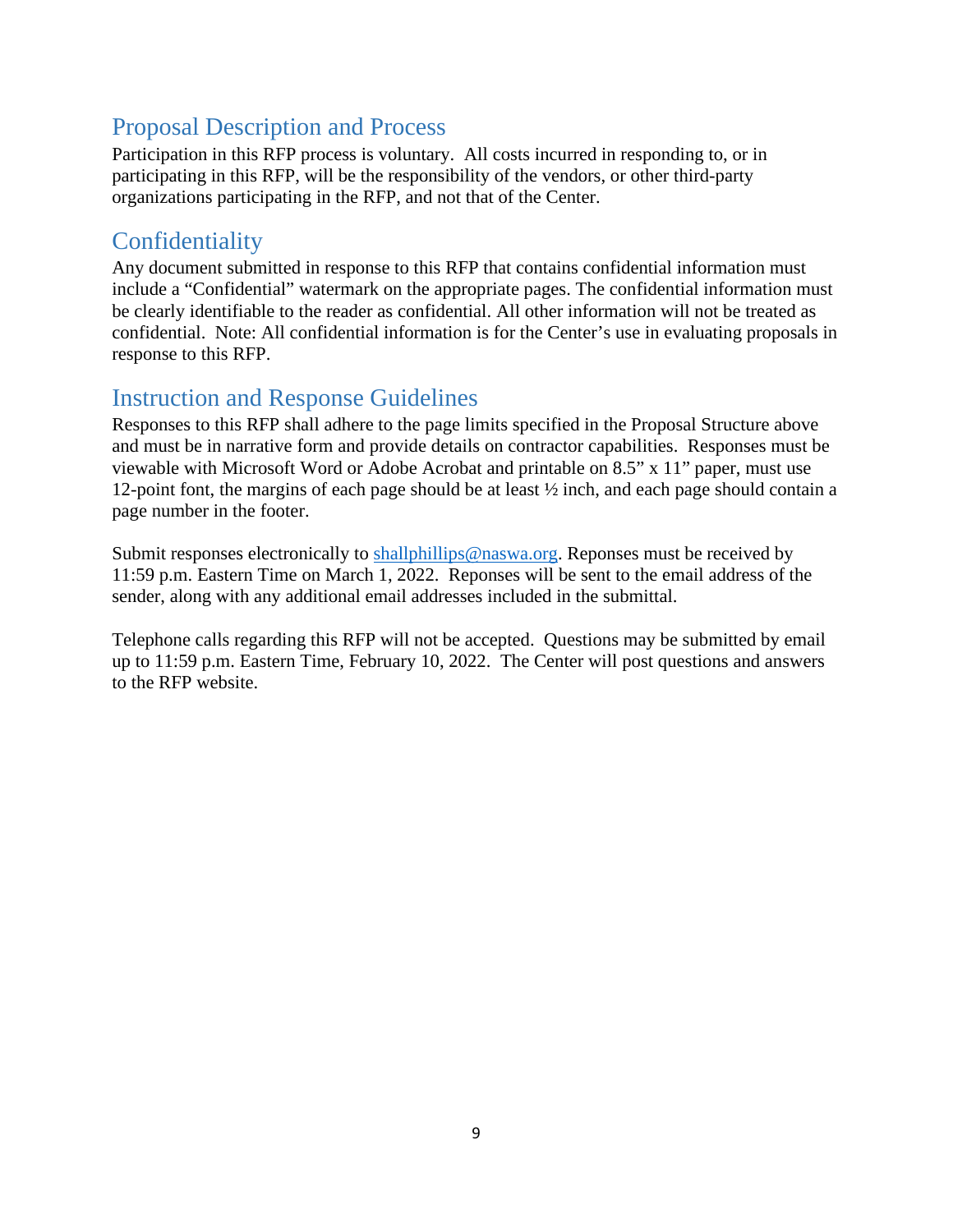# **ATTACHMENT 1: SAMPLE TASK ORDER RESPONSE**

## **TASK ORDER 001 RESPONSE**

### *Project Name*

### **Scope:**

*Describe what you understand to be the scope of your organization's effort on the project.*

## **Describe proposed approach to project:**

*Describe how your organization proposes to carry out the effort.*

### **Deliverables**

*List deliverables project requires.*

### **Period of Performance:**

*List period of performance identified in project request.*

### **Timeline**

*Outline estimated project timeline, in accordance with your organization's proposed project approach.*

**Firm Fixed Price or Time & Materials:** *(please circle one)* Firm Fixed Price Time & Materials

### **Proposed Staff Team**

*List the names and positions of staff to be assigned to the project if it is awarded to your organization.*

### **Estimated Hours and Rate Table:**

*Complete table with estimates.*

| <b>Labor Costs</b>    |              |                   |              |  |
|-----------------------|--------------|-------------------|--------------|--|
| <b>Labor Category</b> | <b>Hours</b> | <b>Labor Rate</b> | <b>Price</b> |  |
|                       |              |                   |              |  |
|                       |              |                   |              |  |
|                       |              |                   |              |  |
|                       |              |                   |              |  |
|                       |              |                   |              |  |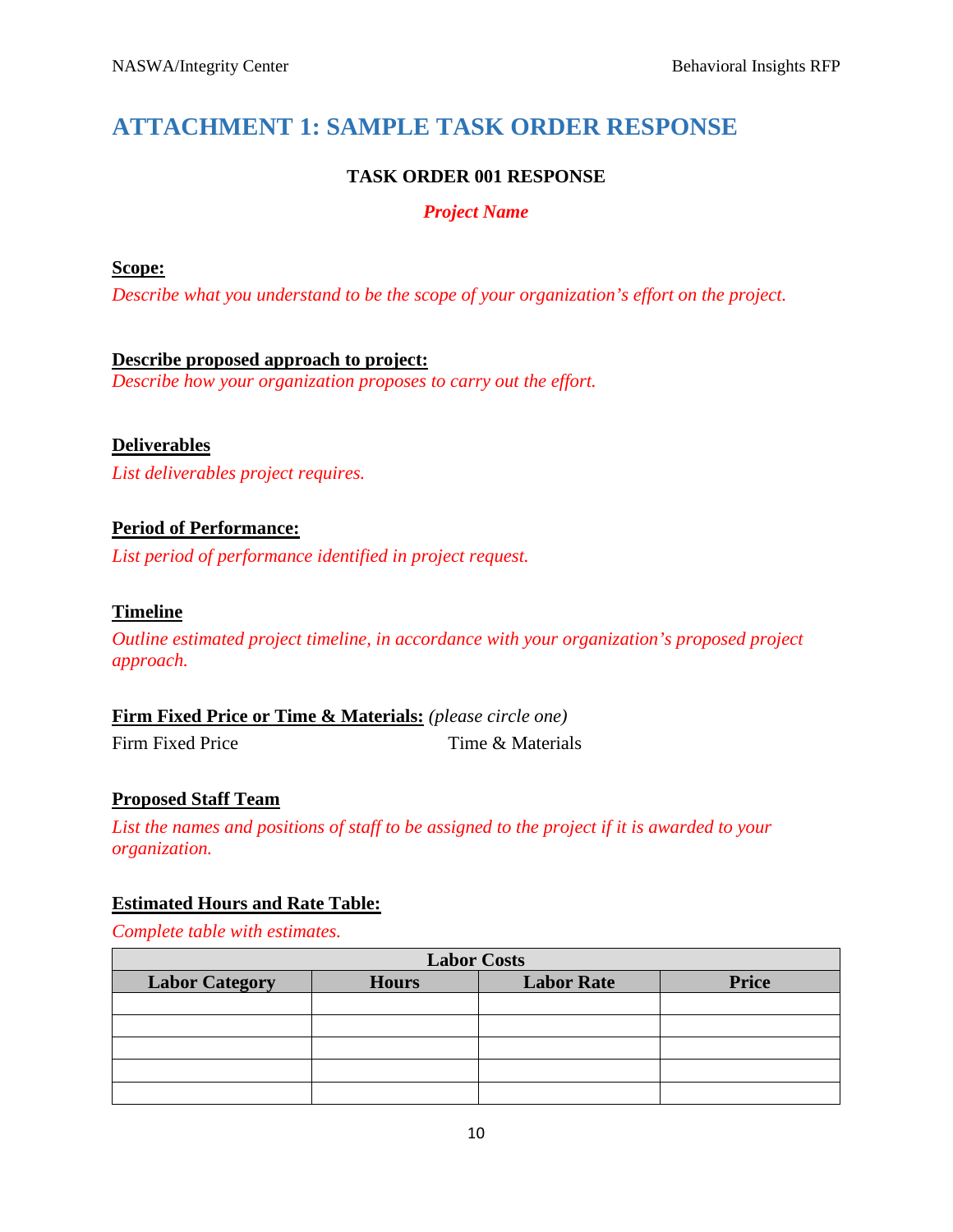| <b>Indirect Costs</b> |  |  |  |
|-----------------------|--|--|--|
|                       |  |  |  |
|                       |  |  |  |
|                       |  |  |  |
|                       |  |  |  |
| <b>TOTAL</b>          |  |  |  |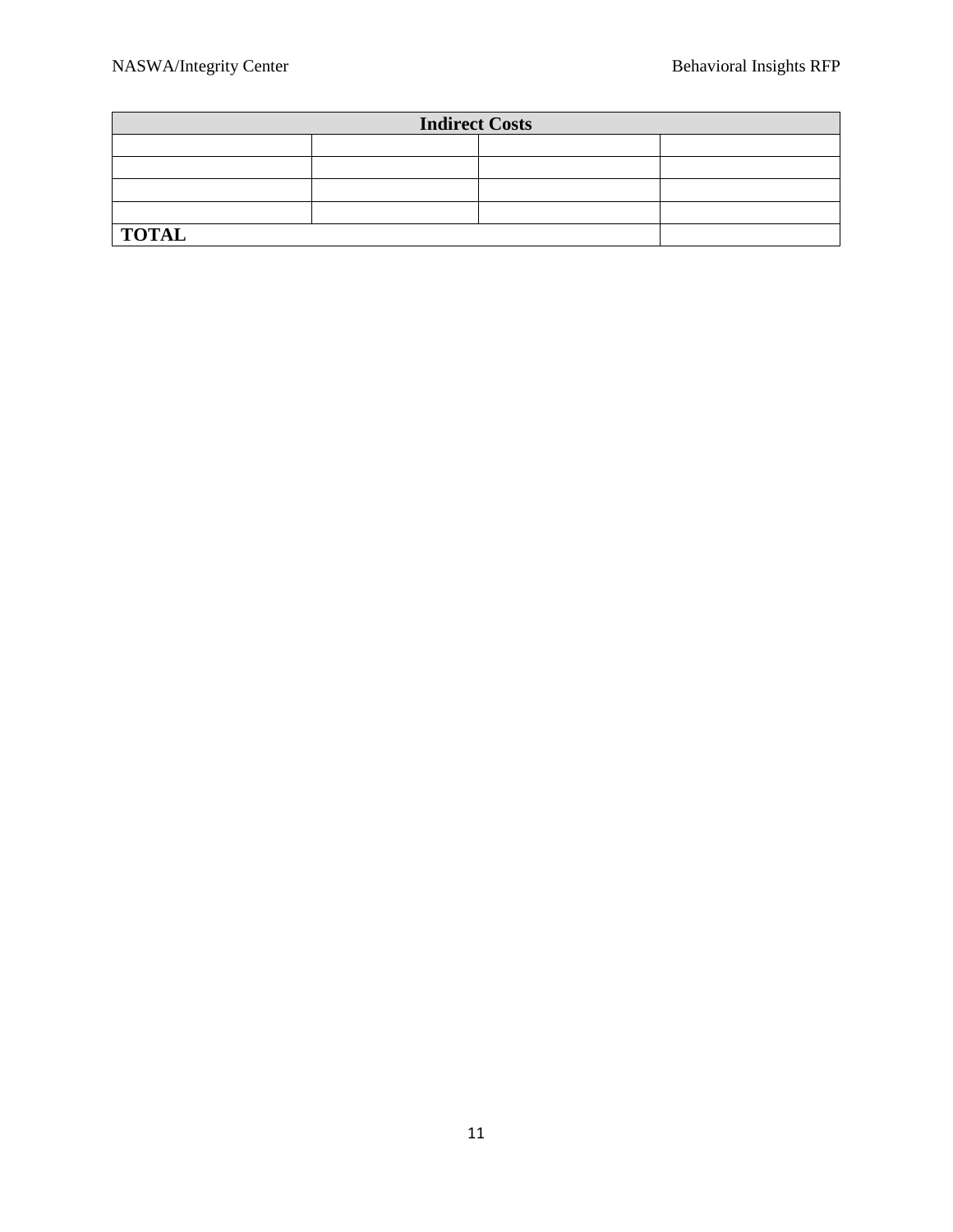# **ATTACHMENT 2: SAMPLE TASK ORDER REQUEST**

## **Behavioral Insights Task Order Request 001**

## *Request*

NASWA's Unemployment Insurance (UI) Integrity Center (Center) is seeking behavioral insights contractor support to assist the State of X Department of Labor (XDOL) with the implementation of an equity grant project. [6](#page-11-0) The grant awarded for this project was \$415,000, but subcontractors should anticipate that the amount of available funding for behavioral consultant support may be lower than the amount of the award to the state.

The Center will provide subject matter expertise in UI and project planning and oversight support. The Center also will obtain contract support for and manage the contract of one of our approved behavioral insights contractors to work on this effort. If you are interested in being considered for Work on this project, please send your completed Task Order Response *(Attachment 1)* to [shallphillips@naswa.org](mailto:shallphillips@naswa.org) by [date].

## *Project Description: Equity in Instruction Text*

This project will assess instructional text included in XDOL's initial and continued unemployment claims applications and benefits correspondence (approximately 30 documents) to determine how well claimants understand what they are being asked to do. This information then would be used to revise the instruction language, if and where needed, with the goals of:

- a. Improving claimant communications, including by incorporating more plain language to improve readability
- b. Improving claimant outreach
- c. Improving customer service
- d. Improving timeliness of first payments and/or resolving nonmonetary issues

XDOL wants to conduct usability testing to assess how well claimants currently understand the instruction text included throughout the initial and continued claims applications and benefits correspondence. The testing sample should be representative of all demographics in State of X, including (but not limited to) women, individuals with limited English proficiency, people with disabilities, and individuals in rural, suburban, and urban locations. Usability testing may be supplemented by related research methods such as contextual or individual interviews, focus groups, surveys, and/or Mechanical Turk (MTurk), if deemed necessary.

Information from usability testing should be used to redesign the instructional language to improve readability and accessibility. Redesigned language should be evaluated in as rigorous a trial as the state is willing and able to accommodate. If trial outcomes demonstrate a positive effect, provide guidance to XDOL to assist in scaling the redesigned language.

<span id="page-11-0"></span><sup>&</sup>lt;sup>6</sup> Funding for these projects is provided by UI Equity Grant Funding 2021. Information on these grants can be accessed here: [https://wdr.doleta.gov/directives/corr\\_doc.cfm?DOCN=7400.](https://wdr.doleta.gov/directives/corr_doc.cfm?DOCN=7400)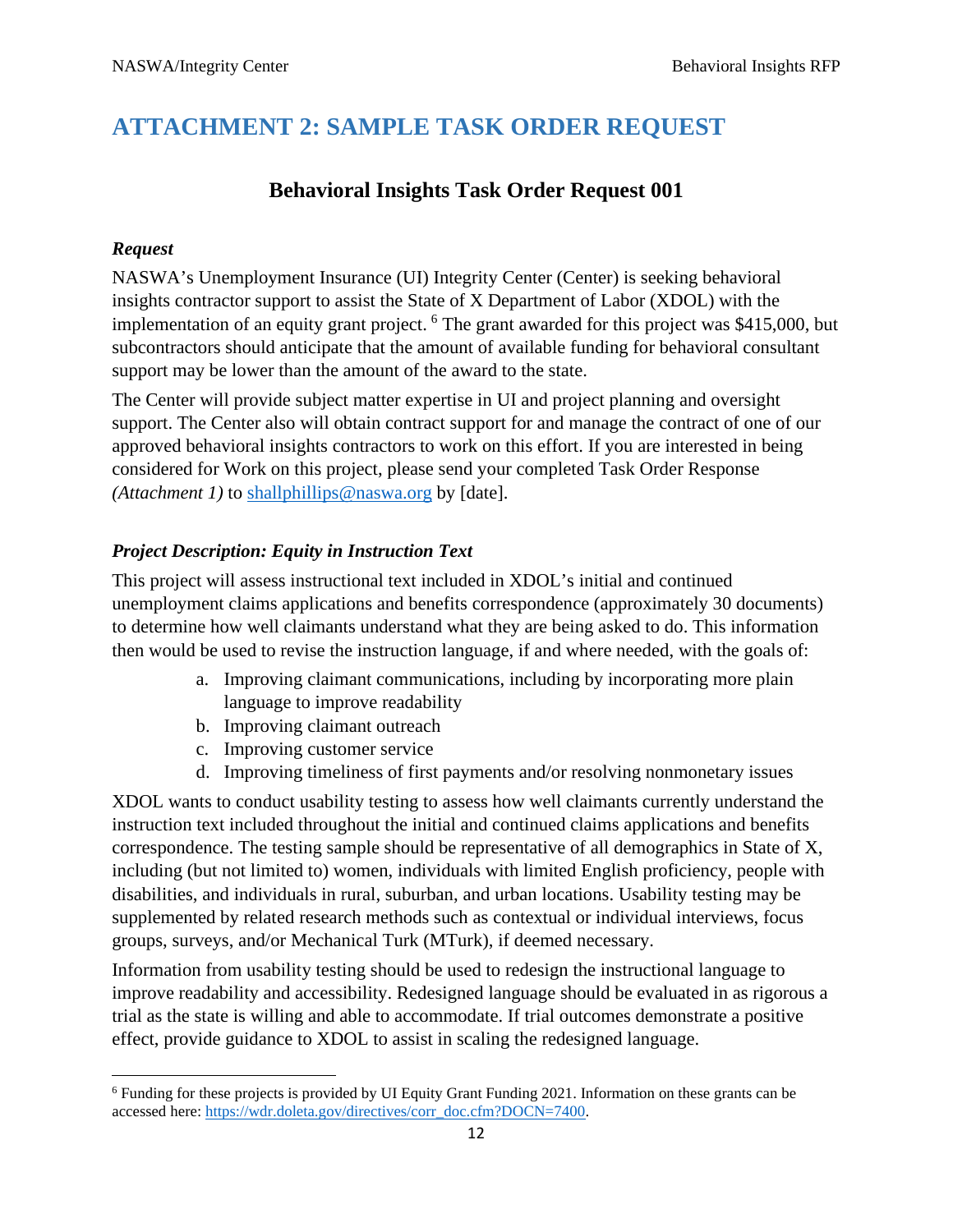### *Scope of Work*

- Participate in regular virtual meetings with the Center and state project teams throughout duration of project. Project kick-off will include four four-hour meetings over  $1 - 2$ weeks. Weekly meetings of about an hour (longer, if/when needed) will be held thereafter.
- Gather and review state administrative data, system data, and operational information from meetings with XDOL staff.
- Develop written report describing plan for claimant usability testing and subsequent behavioral trial. Center staff should have the opportunity to review and provide feedback before the report is presented to XDOL. XDOL will have opportunity to weigh in on the workability of plan and may request changes to approach.
- Conduct claimant usability testing and implement behavioral trial, in accordance with plan approved by XDOL. (Travel to state may be permitted to facilitate).
- Throughout the project, submit monthly reports to Center and XDOL outlining:
	- o Accomplishments
	- o Planned tasks
	- o Project challenges and risk mitigation efforts
	- o Best practices, promising new strategies, and success stories
	- o Outcome information (if available)
- Final evaluation report.

## *Period of Performance*

June 6, 2022 – September 30, 2023